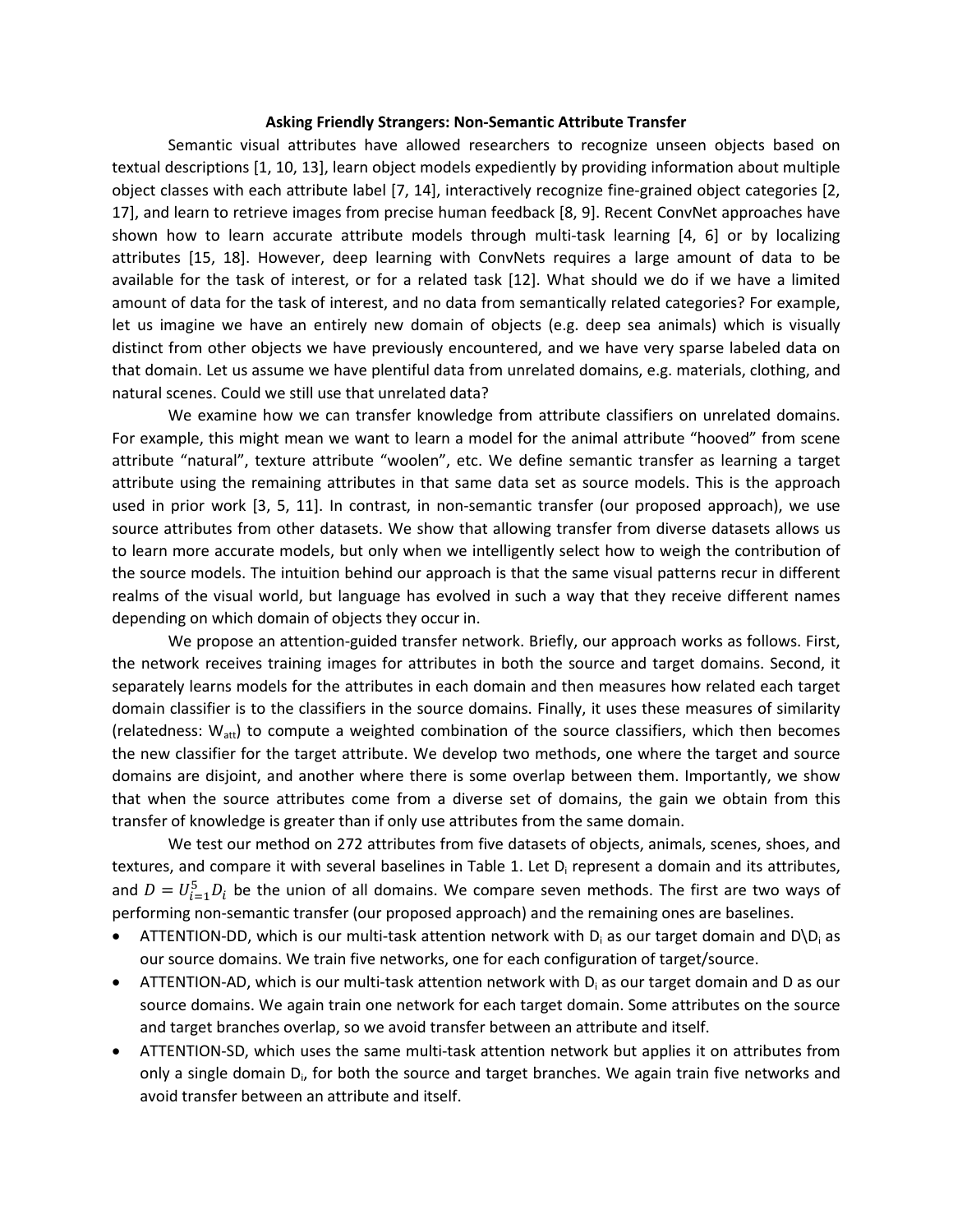- TARGET-ONLY, which uses data from the target attribute only, without any transfer from the source models.
- A replacement of the attention weights  $W_{att}$  with uniform weights. This results in baselines ATTENTION-SDU, ATTENTION-DDU and ATTENTION-ADU.
- [16] learns an invariant representation through a confusion loss and a domain classifier but no attention. This results in baselines CONFUSION-DD and CONFUSION-AD.
- Approaches FINETUNE-DD and FINETUNE-AD that fine-tune an AlexNet network using source data, then finetune those source networks again for the target domain [12].

|              | <b>TARGET</b> | <b>ATTENTION</b> | <b>ATTENTION</b> | <b>ATTENTION</b> | <b>ATTENTION</b> | <b>ATTENTION</b> | <b>ATTENTION</b> | CONFUSION | <b>CONFUSION</b> | <b>FINETUNE</b> | <b>FINETUNE</b> |
|--------------|---------------|------------------|------------------|------------------|------------------|------------------|------------------|-----------|------------------|-----------------|-----------------|
|              | -ONLY         | -SDU             | -DDU             | -ADU             | -SD              | $-DD$ (ours)     | $-AD$ (ours)     | -DD       | -AD              | -DD             | -AD             |
| avg animals  | 0.81          | 0.00             | 0.00             | 0.27             | 0.82             | 0.82             | 0.83             | 0.82      | 0.82             | 0.69            | 0.79            |
| avg objects  | 0.50          | 0.00             | 0.00             | 0.01             | 0.50             | 0.47             | 0.47             | 0.39      | 0.41             | 0.10            | 0.14            |
| avg scenes   | 0.28          | 0.00             | 0.00             | 0.00             | 0.27             | 0.25             | 0.26             | 0.17      | 0.15             | 0.04            | 0.04            |
| avg shoes    | 0.81          | 0.27             | 0.38             | 0.59             | 0.83             | 0.83             | 0.84             | 0.83      | 0.83             | 0.37            | 0.87            |
| avg textures | 0.68          | 0.09             | 0.00             | 0.00             | 0.78             | 0.96             | 0.96             | 0.95      | 0.95             | 0.06            | 0.09            |
| avg overall  | 0.62          | 0.07             | 0.08             | 0.17             | 0.64             | 0.67             | 0.67             | 0.63      | 0.63             | 0.25            | 0.39            |

**Table 1.** Methods comparison using F-measure. Our approaches ATTENTION-DD and ATTENTION-AD outperform the other methods on average. Best results are **bolded** per row.

We also show qualitative results in the form of attention weights, which indicate what kind of information different target attributes borrowed. We extract and show the attention weights  $W_{att}$  for ATTENTION-DD (left) and ATTENTION-AD (right) in Table 2. Hence, for each target classifier i, we extract the weights  $W_{att i} = (w_1; w_2; ...; w_l)$  for the source classifiers. This procedure also verifies if ATTENTION-AD is primarily using transfer from attributes in the same domain, or attributes from disjoint domains with respect to the target. Due to a large number of attributes, we group attributes by their domain. Rows represent targets and columns sources.

Regarding ATTENTION-DD, the attention weights over the source classifiers are distributed among animals, objects, and scenes. We believe that shoes attributes are not very helpful for other domains because shoes images only contain one object. Further, textures are likely not very helpful because they are a low-level representation mainly defined by edges. Interestingly, we observe that the most relevant domain for animals, shoes, and textures is scenes, and scenes are *not closely related to any of these domains*. Similarly, the most meaningful domain for objects and scenes is animals, another *semantically unrelated source domain*. Regarding ATTENTION-AD, we observe that shoes and textures attributes do not benefit almost at all from other attributes in the same domain. On the other hand, objects, scenes, animals do benefit from semantically related attributes, but the overall within-domain model similarity is lower than 50%, again reaffirming our choice to allow non-semantic transfer.

| tgt/src  | animals | objects                  | scenes | shoes                    | textures | tgt/src  | animals | objects | scenes | shoes    | textures |
|----------|---------|--------------------------|--------|--------------------------|----------|----------|---------|---------|--------|----------|----------|
| animals  |         | 0.29                     | 0.56   | 0.06                     | 0.09     | animals  | 0.43    | 0.09    | 0.39   | 0.02     | 0.07     |
| obiects  | 0.48    | $\overline{\phantom{a}}$ | 0.44   | 0.04                     | 0.04     | objects  | 0.26    | 0.21    | 0.41   | 0.04     | 0.08     |
| scenes   | 0.59    | 0.28                     |        | 0.07                     | 0.06     | scenes   | 0.36    | 0.19    | 0.39   | 0.02     | 0.04     |
| shoes    | 0.19    | 0.35                     | 0.38   | $\overline{\phantom{a}}$ | 0.08     | shoes    | 0.10    | 0.30    | 0.50   | $0.00\,$ | 0.10     |
| textures | 0.33    | 0.19                     | 0.44   | 0.04                     | -        | textures | 0.36    | 0.16    | 0.39   | 0.03     | 0.06     |

**Table 2.** Attention weights summed per domain for our ATTENTION-DD (left) and ATTENTION-AD (right) approaches. Rows vs columns represent target vs source classifiers. The most relevant domains are **bolded** per row.

To conclude, while our target attributes come from well-defined and properly annotated datasets, our work demonstrates how non-semantic transfer can be used to learn attributes on novel domains where data is scarce, like the scenario discussed above. Our main contributions are an attention-guided transfer network and a study of transferability of attributes across semantic boundaries.